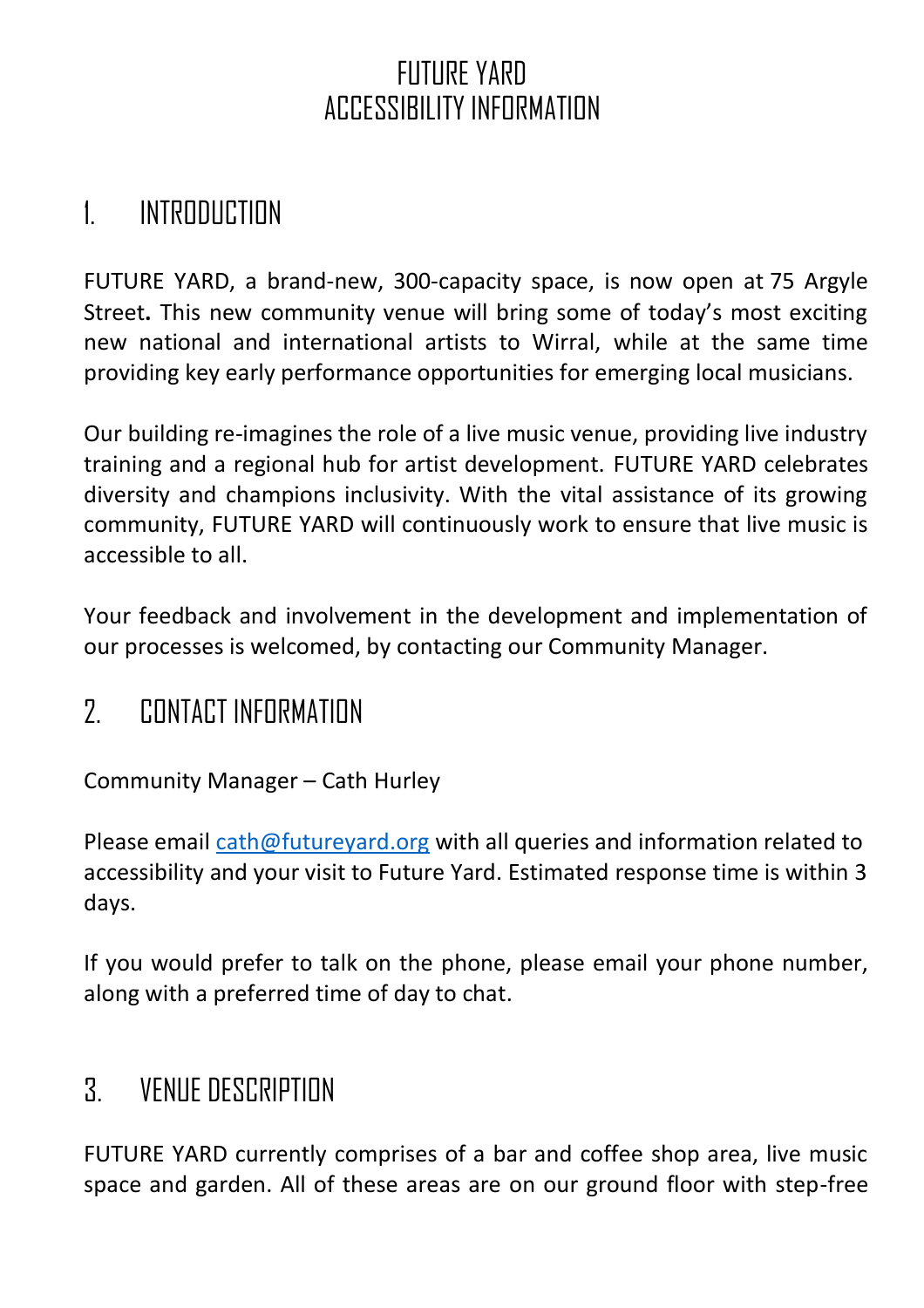access. There are also a number of rehearsal studios in the basement, accessed by sets of stairs at the front and rear of the building.

Food and drink is ordered from the front bar and food is collected from an outdoor hatch to the kitchen, just outside. Drinks are available at the outdoor bar (when it's open) and live room bar. Table service is available indoors, our staff are on hand if you require this. Please note, we are a cash free premises, for the safety of our customers and our staff.

All food at FUTURE YARD is vegetarian or vegan with some gluten free options. If you have any allergies or dietary requirements, you can contact us in advance of your visit to check the menu or talk to a member of our staff before ordering.

Upon arrival at the main entrance, our hospitality team are on hand, along with our helpful and friendly security team during events and at weekends.

Face coverings are no longer a mandatory requirement, but if you feel more comfortable wearing one or require one, they are available for our customers and staff free of charge. If you are attending an event, we recommend taking a lateral flow test before you arrive, but will not be enforcing this. We advise that if you develop COVID symptoms, live with those with symptoms or have been advised to self-isolate by NHS track and trace, then you must not attend the venue.

Our live room has a ventilation system that replaces the air in the room 20 times per hour, exceeding the Governments guidance of 6 times per hour to remove airborne pathogens.

Hand sanitising stations are situated around the venue at an accessible level for those in wheelchairs.

#### BAR

The main entrance on Argyle Street takes you straight into the immediate bar area, with a wide access point to further seating to the right of this space. The accessible toilet is also situated in this area.

LIVE ROOM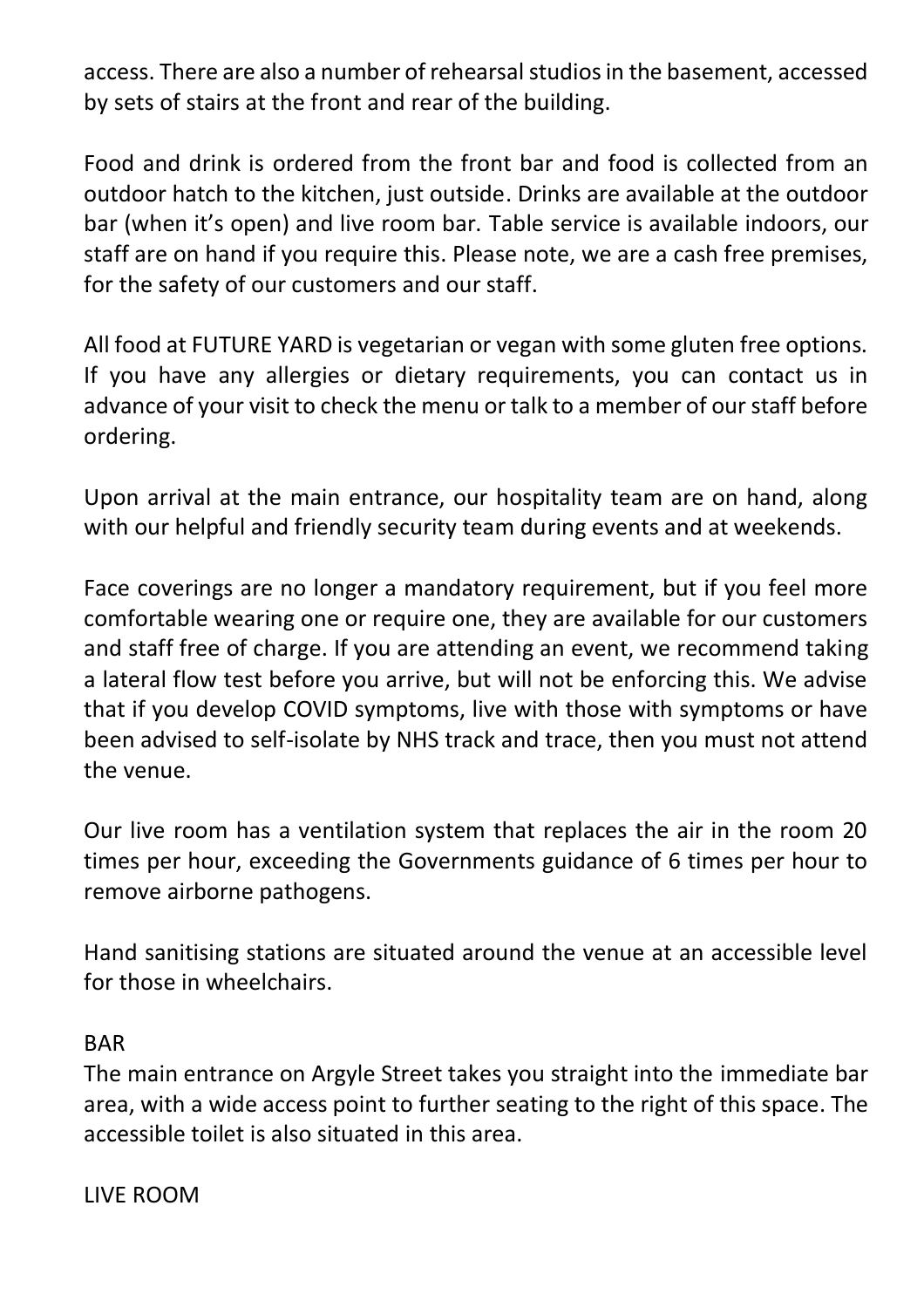Entry to our live room is through the immediate bar area, opposite our main entrance. A double-door takes you through to the box office with a further double-door leading into the back of the live room, providing a wide access point. The accessible toilet is just outside the live room, close to the box office entrance. Further toilets are located through a double-door to the right of the stage.

The high stage enables a clear view for visitors at a lower height. If you require seating during the performance, this can be accommodated, with ledges around the side of the room to put your drink on. Stools are in place alongside one of these ledges.

If you have any requirements in the live room, please contact us in advance of your visit.

#### GARDEN

The garden is accessible through a side door in the bar's seating area. There is a pebble pathway leading to it. It is approximately 40 steps from the door. If you need any assistance down this pathway, staff are on hand to help. The main seating area is slightly elevated with a short ramp providing access.

The main toilets are accessible from the garden down a ramp.

The DJ set-up in the garden is housed in a small shipping container, which provides ample room behind the decks. This is currently accessible by a shallow step up into the container.

#### **BACKSTAGF**

A wide entrance from the load-in bay to back of house accesses the dressing room and backstage toilet and shower facilities. There is a ramp down to the side of stage from this area allowing for a step-free load in of equipment. Currently access to our stage is provided by three steps leading up to it.

# 4. BOOKABLE ACCESS FACILITIES

Customers with accessibility requirements who are attending an event should contact us in advance. They will be provided with the name of a team member who will be responsible for ensuring their needs are met during their visit. We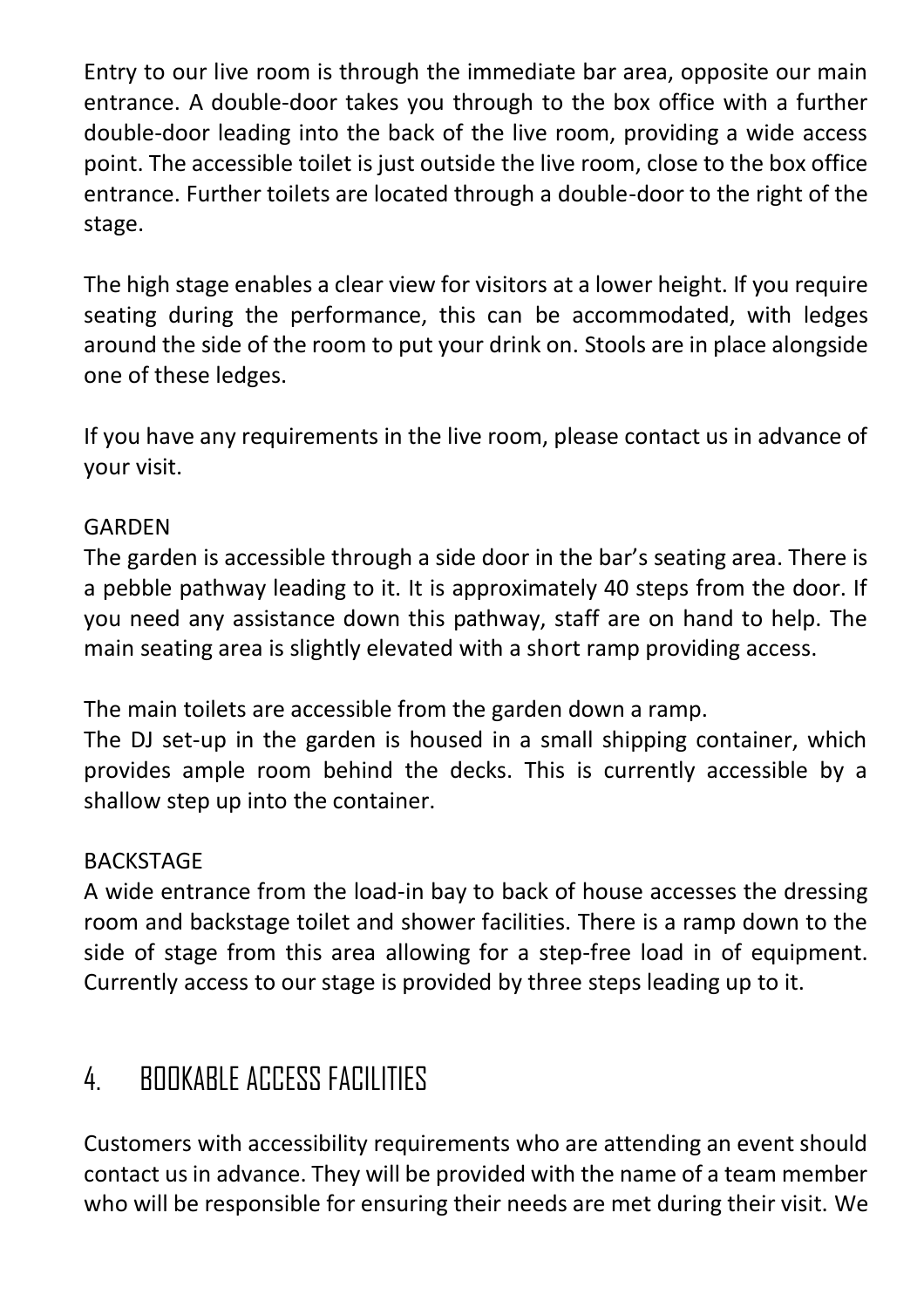will organise an arrival time and advise them to give their name and ask for that specific member of the team.

Our bookings team can be contacted on [tickets@futureyard.org.](mailto:tickets@futureyard.org)

#### PERSONAL ASSISTANT TICKETS

For our customers that are unable to attend without assistance, we offer a free 'personal assistant' ticket. If you would like to book this additional ticket, please contact us in advance of your booking so that we can allocate this space within the event's capacity, then book your ticket through the regular ticket link for that particular event.

#### SEATING AND WHEELCHAIR USERS

If you are a wheelchair user or require a seat during the performance, please contact us in advance. We appreciate that everyone's needs are different and will work with you to ensure your requirements are met.

## 5. SIGN UP TO OUR DATABASE

In order for us to ensure that your requirements are met whenever you visit us, please contact us to be added to our database. This will enable our Community Manager to work with the team to make any adjustments in advance of your visit, without the need for you to provide information multiple times. It will also help us make the booking process as simple as it can be, so that you can focus on enjoying your visit, rather than harbour any concerns that your needs have not been understood. If at any time your needs change, you can update us with any additional requirements and discuss your visit.

Data held will be stored securely and only be used to ensure we can prepare for any needs you may have. Data will be deleted after 3 years.

This database will also enable us to provide a limited pre-sale on shows that we think may be popular, so that the booking process is as stress-free as possible. This will be a feature you can opt-in to when you provide your details.

When you first get in touch with us (on [tickets@futureyard.org](mailto:tickets@futureyard.org) or [catch@futureyard.org](mailto:catch@futureyard.org)), we'll ask you if you'd like to be added to our database. We may ask you for some additional information at this point.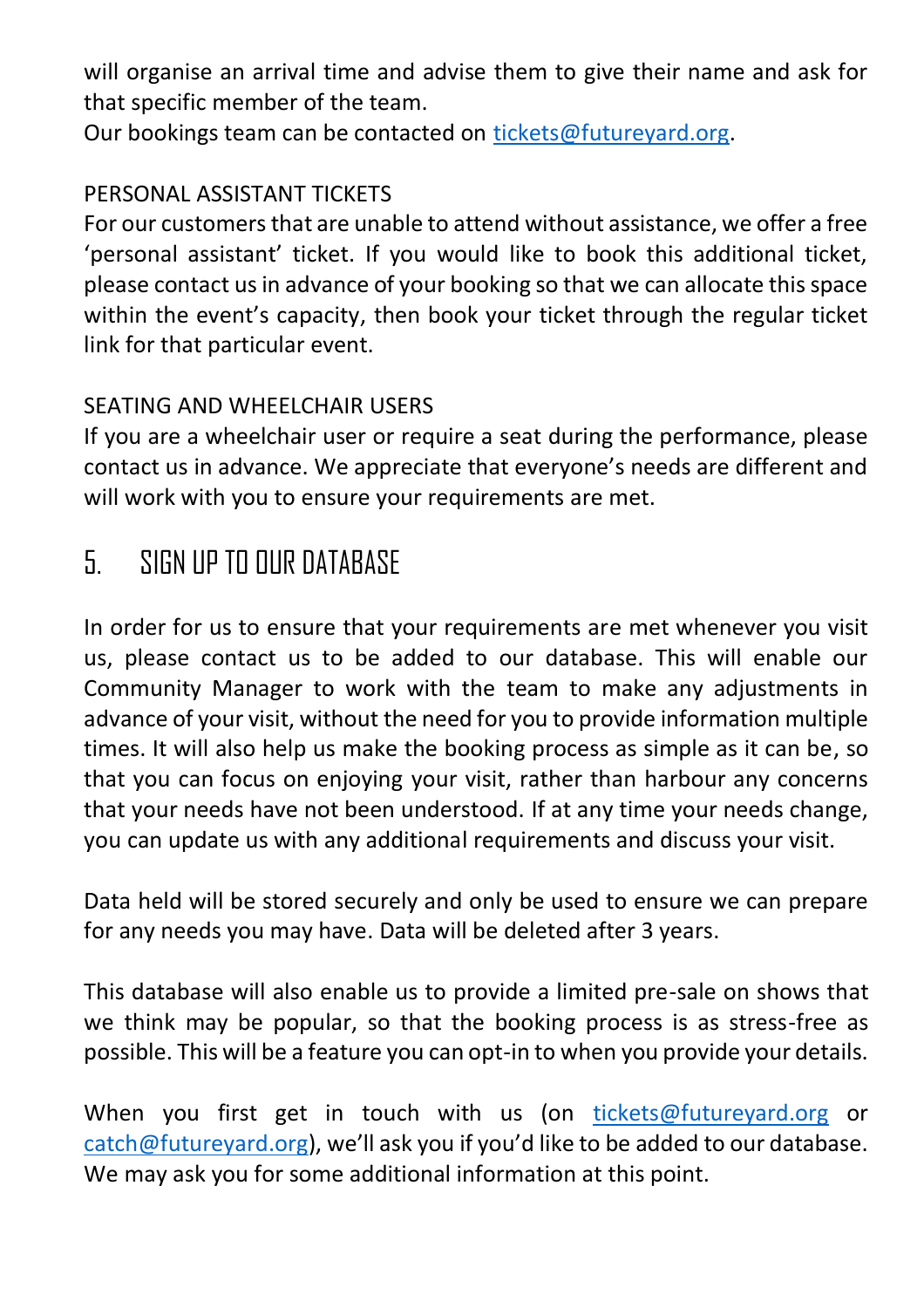# 6. TRAVEL GUIDE

#### PARKING

FUTURE YARD does not have designated parking. It is well serviced by public parking on Argyle Street and a number of public car parks in the area.

#### TAXIS

Taxis will drop customers off and pick them up at the main entrance. We recommend our local taxi service [ARGYLE](https://argylesatellite.com/) who have an app that can be downloaded. They have a number of vehicles that are suitable for wheelchairs with ramp access. You can ring them on 0151 201 1111 or call their designated wheelchair access booking line on 0151 647 5858.

#### PUBLIC TRANSPORT

FUTURE YARD is served well by local transport. Birkenhead Hamilton Square, Conway Park and Birkenhead Central Merseyrail Stations are all within 0.5miles and have step-free access available. It takes just 4 minutes to get from James Street in Liverpool to Hamilton Square Station. Birkenhead Bus Station is situated just round the corner on Grange Road, 0.2miles away.

You can plan your journey across local buses and trains at [Merseytravel.](https://www.merseytravel.gov.uk/timetables/#bus)

### 7. ARRIVAL GUIDE

VENUE OPENING TIMES

Monday: 10am-11pm Tuesday: 10am-11pm Wednesday: 10am-11pm Thursday: 10am-11pm Friday: 10am-12am Saturday: 9am-12am Sunday: 10am-11pm

Bank holiday opening times, along with special events, may differ and will be communicated through our social media.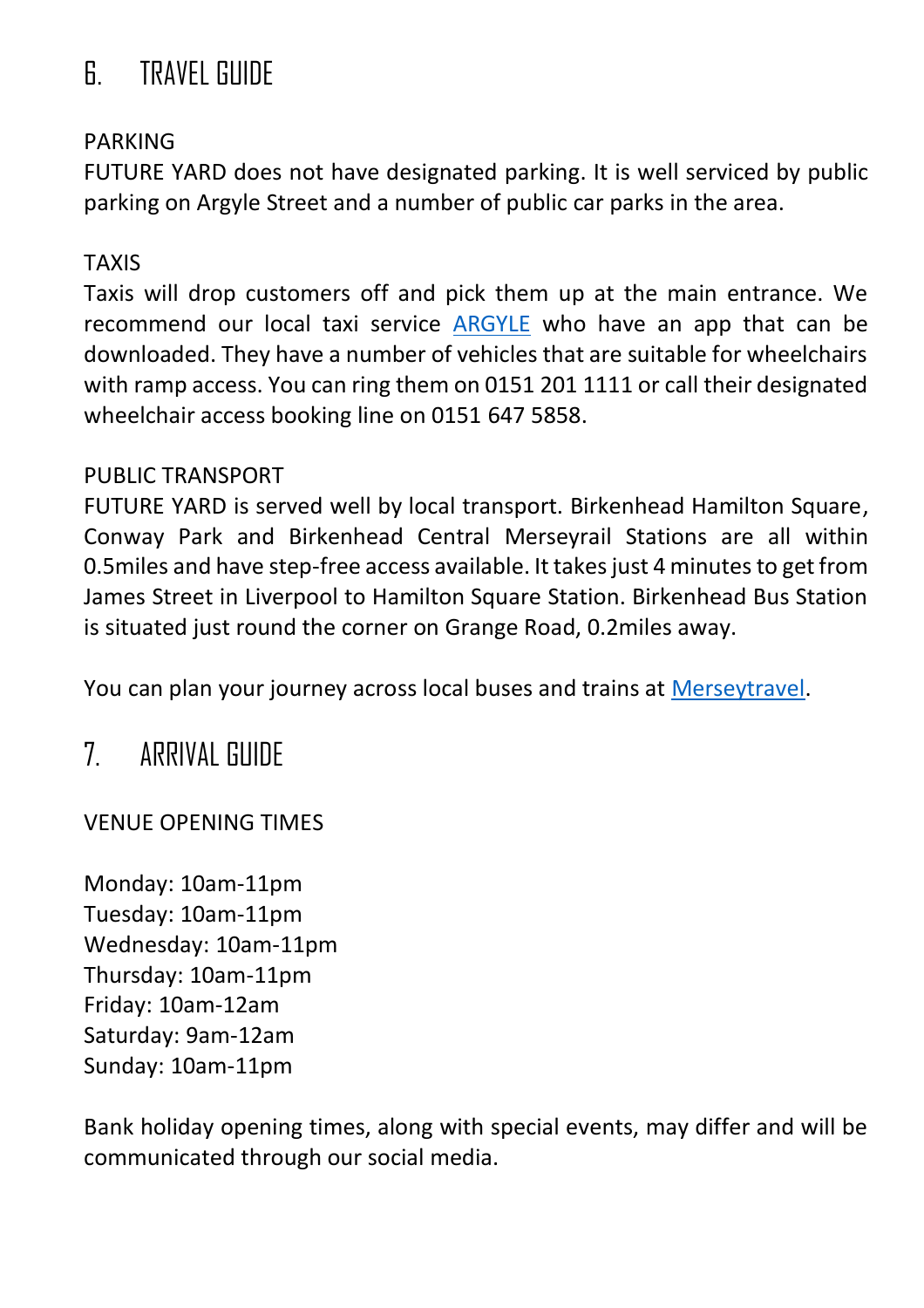Doors for live events are at 7pm with a curfew of 11pm. This will be confirmed in the event listings. Some events may have differing times, this will be stated clearly in the event information.

UPON ARRIVAL

Our team are approachable at the door to offer assistance and guidance.

If early entrance to a live event is helpful for you as part of your accessibility requirements, please contact us in advance. Our ticket provider is SEE Tickets, we ask that you provide us with your name at the box office and we can confirm your entrance with either your ticket or your email address that you booked the ticket with. As stated previously, if you require accessibility assistance, please contact us in advance, so we can plan your visit with our team.

## 8. TOILETS

Our accessible toilet is situated just outside the entrance to the live room in the bar area.

Further toilets, with step-free access, are available through the double-doors in the live room to the right of the stage. These toilets are also accessible from the garden, down a short ramp.

# 9. CUSTOMERS WITH MEDICAL REQUIREMENTS

We welcome attendees who need to bring medicines, food or drink to manage a medical condition, or medical equipment.

Please contact us to ensure your requirements are met.

# 10. ACCESS TO PERFORMANCE

We are currently working on a number of interventions to ensure that our events are as accessible as possible. These will be shared in due course.